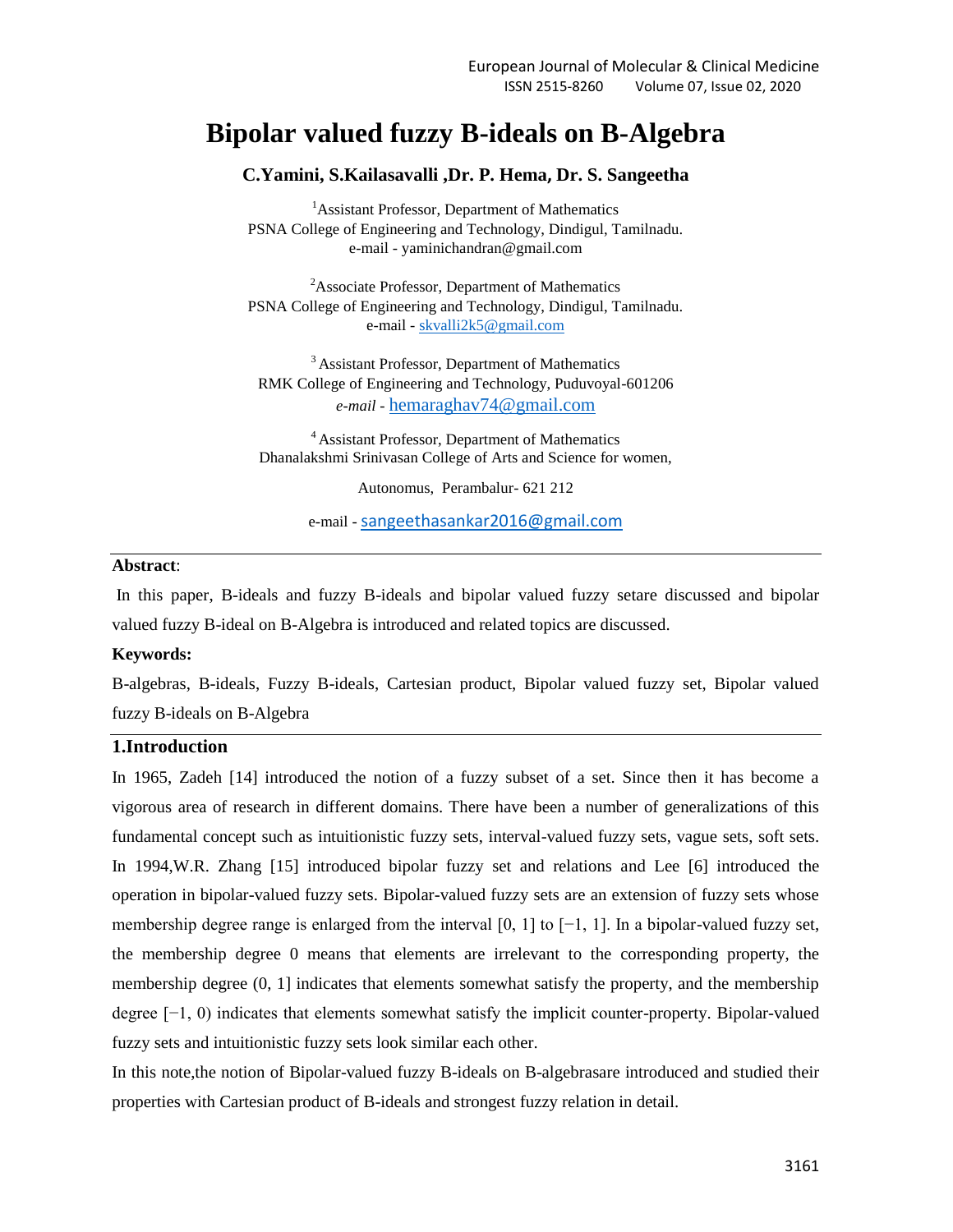## **2. Preliminaries**

 In this section we give some basic definitions and preliminariesof B algebras , B-ideals , fuzzy Bideals , bipolar valued fuzzy set and bipolar valued fuzzy B-ideals on B-algebras .

**Definition 2.1.** A B- algebra is a non-empty set P with a constant 0 and a binary operation "\*" satisfying axioms:

- (i)  $p * p = 0$
- (ii)  $p * 0 = p$
- (iii)  $(p^*q)^*r = p^* (r^* (0^*q))$ , for all p, q, r  $\in P$ .

For brevity we also call P a B-algebra. In P we can define a binary relation " $\leq$ " by  $p \leq q$  if and only if  $p * q = 0$ .

**Definition 2.2.** A non-empty subset I of a B-algebra P is called a subalgebra of Pif  $p * q \in I$  for any p,  $q \in I$ .

**Example 2.3.** Let P be the set of all real numbers except for a negative integer –n. Define a binary operation  $*$  on P by p  $*$  q =  $\frac{n}{2}$  $\frac{\ln(P-q)}{n+q}$ . Then (p, \*, 0) in a B-algebra.

**Definition 2.4.** Let  $\eta$  be a fuzzy set in a B-algebra. Then  $\eta$  is called a fuzzy subalgebra of P if  $\eta(p * q) \ge \min{\{\eta(p), \eta(q)\}}$  for all p, q  $\in$  P.

**Definition 2.5.** A nonempty subset I of a B- algebra P is called a B-Ideal of P if it satisfies for p,q,  $r \in P$ .

$$
(i) 0 \in I
$$

(ii)  $(p * q) \in I$  and  $(r * p) \in I$  imply  $(q * r) \in I$ 

**Definition 2.6.** Let  $(p, *, 0)$  be a B-algebra, a fuzzy subset  $\eta$  in P is called a fuzzy B-Ideal of P if it satisfies the following conditions: for all p, q,  $r \in P$ .

$$
(i)\eta(0) \ge \eta(x)
$$
  
(ii)  $\eta(q * r) \ge \min{\{\eta(p * q), \eta(r * p)\}}.$ 

**Example 2.7.** Let  $P = \{ 0, 1, 2, 3 \}$  be a set with the following table

| $\ast$           | $\boldsymbol{0}$ |                  | $\overline{2}$ | 3                |
|------------------|------------------|------------------|----------------|------------------|
| $\boldsymbol{0}$ | $\boldsymbol{0}$ | $\overline{2}$   |                | 3                |
|                  |                  | $\boldsymbol{0}$ | 3              | $\overline{2}$   |
| $\overline{2}$   | $\overline{2}$   | 3                | $\overline{0}$ |                  |
| 3                | 3                |                  | $\overline{2}$ | $\boldsymbol{0}$ |

Then  $(p,*,0)$  is a B- algebra and also satisfies the condition of B-ideals.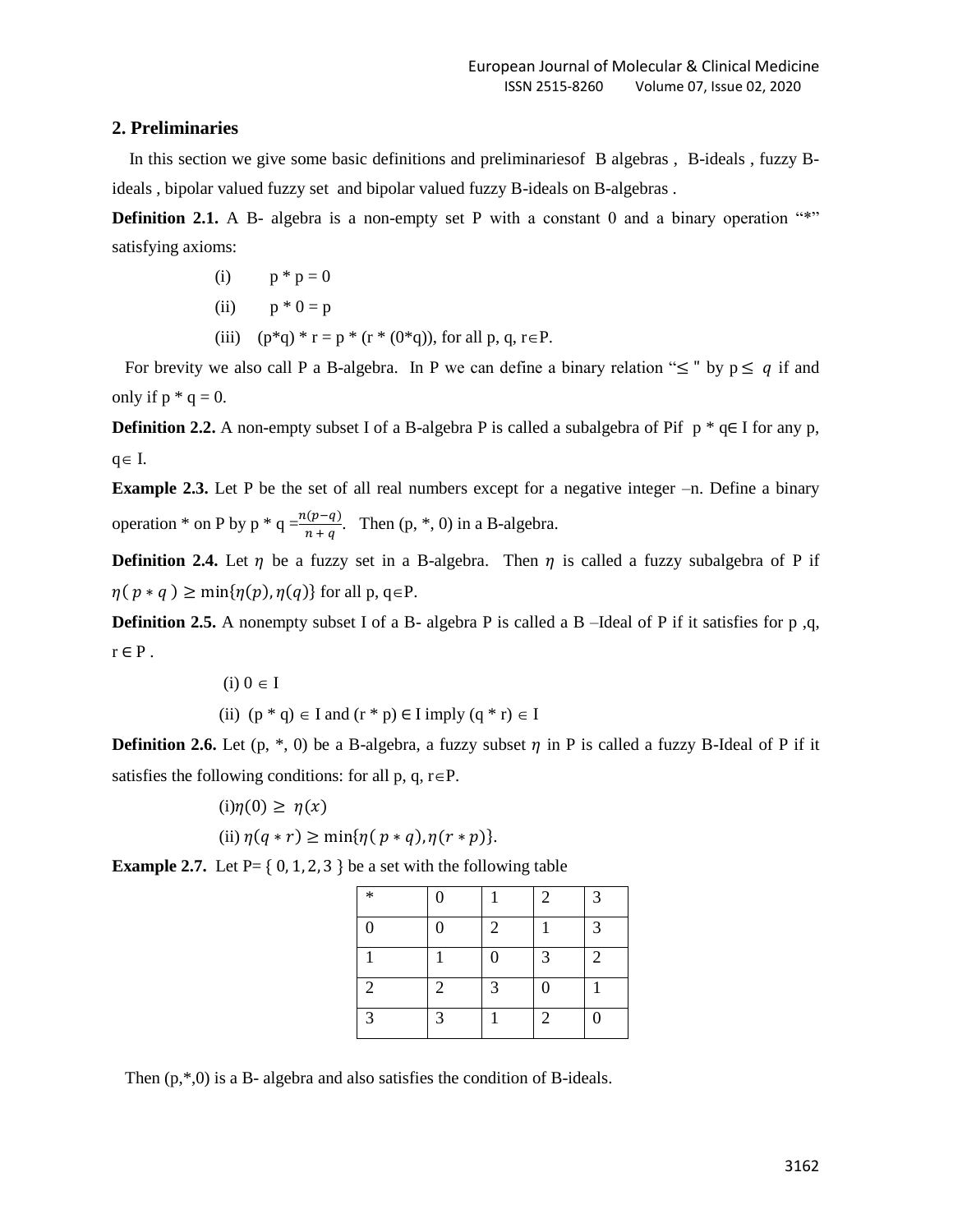**Definition 2.8.**A bipolar valued fuzzy set  $(B_i FS)\eta$  in P is defined as an object of the form  $\eta = \{\langle p, \rangle\}$  $\eta^+(p)$ ,  $\eta^-(p)$  >/  $p \in P$ }, where  $\eta^+$ : P $\rightarrow$  [0, 1] and  $\eta^-$ : P $\rightarrow$  [-1, 0]. The positive membership degree  $\eta^+(p)$ denotes the satisfaction degree of an element p to the property corresponding to a bipolar valued fuzzy set  $\eta$  and the negative membership degree  $\eta$ <sup>-</sup>(p) denotes the satisfaction degree of an element p to some implicit counter-property corresponding to a bipolar valued fuzzy set  $\eta$ .

**Example 2.9.** $\eta = \{ \langle p, 0.7, -0.4 \rangle, \langle q, 0.5, -0.8 \rangle, \langle r, 0.4, -0.5 \rangle \}$  is a  $B_f F S$  of P = { p, q, r }.

**Definition 2.10.** A bipolar valued fuzzy set  $(B_i F S) \eta$  in B-Algebra P is said to be a bipolar valued fuzzy B-ideal  $(B_i F I_h)$  of P if for every p, q, r  $\epsilon$  P

- 1.  $\eta_B^+(0) \geq \eta_B^+(p)$  and  $\eta_B^+(0) \leq \eta_B^+(p)$
- 2.  $\eta_B^+(q*r) \ge \min\{\eta_B^+(p*q), \eta_B^+(r*p)\}\$ and  $\eta_B^-(q*r) \leq \max\{ \eta_B^-(p*q), \eta_B^-(r*p) \}$

**Example 2.11.** For the B Algebra P={0,1,2,3} as in example 2.7, the  $B_i$  FS  $\eta = \{\langle p, \eta^+(p), \eta^-(p) \rangle \}$  $p \in P$ } defined by

$$
\eta_B^+(p) = \left\{ \begin{array}{ll} 0.7 \text{ }; p \neq 2 \\ 0.2 \text{ }; p \neq 2 \end{array} \text{and } \eta_B^-(p) = \left\{ \begin{array}{ll} 0.7 \text{ }; p \neq 2 \\ 0.2 \text{ }; p \neq 2 \end{array} \text{ is a bipolar valued fuzzy B-ideal of P.} \right.
$$

**Theorem 2.12.** Every  $B_i F I_b$  of B-Algebra P with  $q \leq p$ , for every p,  $q \in P$  is

(i) Order reversing then  $\eta_B^+(q) \ge \eta_B^+(p)$ 

(ii) Order preserving then  $\eta_B(q) \leq \eta_B(q)$ 

**Proof.** Let p,  $q \in P$  such that  $q \leq p$  then  $q * p = 0$ .

Thus,  $\eta_B^+(q) = \eta_B^+(0 \ast q) \ge \min \{ \eta_B^+(p \ast 0), \eta_B^+(q \ast p) \}$ 

 $=$  min {  $\eta_B^{\dagger}(p), \eta_B^{\dagger}(0)$  }

$$
= \eta_{B}^{+}(p)
$$

Hence  $\eta_B^{\dagger}(q) \geq \eta_B^{\dagger}(p)$ .

And  $\eta_B(q) = \eta_B(q) + q \leq \max \{ \eta_B(q) + q \}$ ,  $\eta_B(q)$ 

$$
= \max \{ \eta_{\mathcal{B}}^{-}(p), \eta_{\mathcal{B}}^{-}(0) \}
$$

 $= \eta_{\rm B}^{\text{--}}(\text{p})$ 

Hence  $\eta_B(q) \leq \eta_B(q)$ .

**Theorem 2.13.** The intersection of any two  $B_i F I_b$ s of P is also a  $B_i F I_b$ .

**Proof.** Let  $\eta = \{ \langle p, \eta^+(p), \eta^-(p) \rangle \neq p \}$  and  $\delta = \{ \langle p, \delta^+(p), \delta^-(p) \rangle \neq p \}$ Let  $W = \eta \cap \delta$  and  $W = \{ \langle p, W^+(p), W^-(p) \rangle / p \in P \}$ Then  $W_{B}^{+}(0) = \min \{ \eta_{B}^{+}(0), \delta_{B}^{+}(0) \}$  $\geq$ min { $\eta_{B}^{+}(p), \delta_{B}^{+}(p)$  }

$$
=W_{\mathrm{B}}^{+}(p)
$$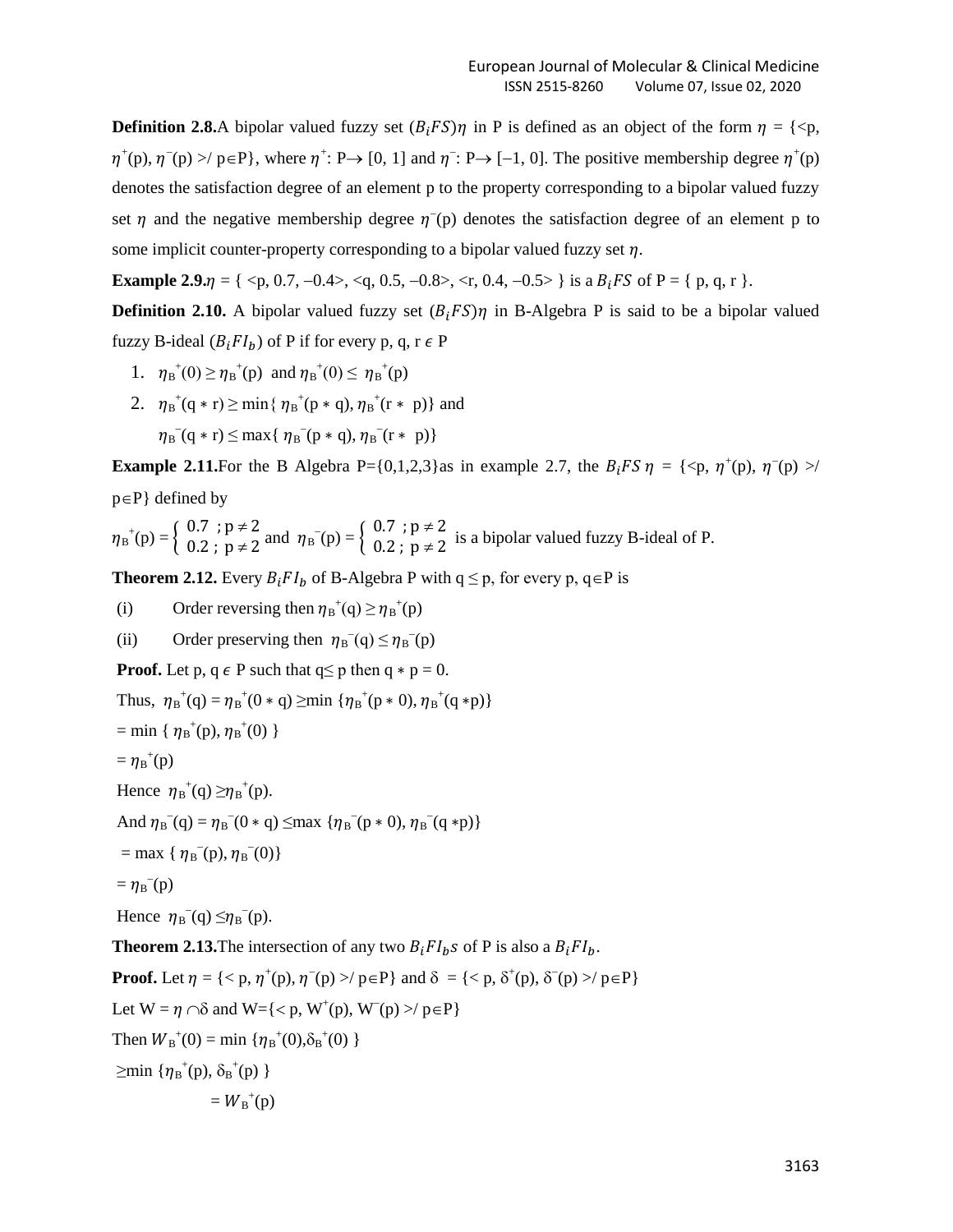And  $W_{\text{B}}(0) = \max \{ \eta_{\text{B}}(0), \delta_{\text{B}}(0) \}$  $\leq$ max  $\{\eta_{\mathbf{B}}^{-}(p), \delta_{\mathbf{B}}^{-}(p)\}$  $= W_{\text{B}}^{-}(p)$ Also  $W_{B}^{+}(q * r) = \min \{ \eta_{B}^{+}(q * r), \delta_{B}^{+}(q * r) \}$  $\geq$ min { min{  $\eta_{B}^{+}(p * q)$ ,  $\eta_{B}^{+}(r * p)$ }, min{ $\delta_{B}^{+}(p * q)$ ,  $\delta_{B}^{+}(r * p)$ }} = min { min{  $\eta_B^+(p * q), \delta_B^+(p * q)$ }, min{  $\eta_B^+(r * p), \delta_B^+(r * p)$ }  $=$  min{{  $W_{B}^{+}(p * q)$ ,  $W_{B}^{+}(r * p)$ } And also  $W_B^-(q * r) = \max \{ \eta_B^-(q * r), \delta_B^-(q * r) \}$  $\leq$ max { max{  $\eta_B^-(p * q)$ ,  $\eta_B^-(r * p)$ }, max{  $\delta_B^-(p * q)$ ,  $\delta_B^-(r * p)$ }} = max { max{  $\eta_B^-(p * q), \delta_B^-(p * q)$ }, max{  $\eta_B^-(r * p), \delta_B^-(r * p)$ }}  $=$  max{{ $W_{B}^{-}(p * q)$ ,  $W_{B}^{-}(r * p)$ }

Hence  $W = \eta \cap \delta$  is also a  $B_i F I_h$ .

**Theorem 2.14.** The intersection of a family of  $B_i F I_b$  of P is also a  $B_i F I_b$ .

**Proof.** The proof follows from the theorem.2.13.

#### **3.Cartesian Product**

**Definition 3.1.** Let  $\eta$  and  $\delta$  be the  $B_i$  FSs in P and Q respectively. The cartesian product  $\eta$  x  $\delta$ : Px Q  $\rightarrow$ [0,1] is defined by  $(\eta x \delta) = \{ (p,q), (\eta x \delta)_B^+(p,q), (\eta x \delta)_B^-(p,q) / \forall p \in P \text{ and } \forall q \in Q \}$  where  $(\eta x \delta)$  $\delta_b{}^{\dagger}(\mathbf{p}, \mathbf{q}) = \min\{\eta_{\mathbf{B}}{}^{\dagger}(\mathbf{p}), \delta_{\mathbf{B}}{}^{\dagger}(\mathbf{q})\}\$ and  $(\eta \times \delta)_{\mathbf{B}}{}^{\dagger}(\mathbf{p}, \mathbf{q}) = \max\{\eta_{\mathbf{B}}{}^{\dagger}(\mathbf{p}), \delta_{\mathbf{B}}{}^{\dagger}(\mathbf{q})\}\$ ,  $\forall \mathbf{p} \in \mathbf{P}$ ,  $\mathbf{q} \in \mathbf{Q}$ .

**Definition 3.2.** Let  $\eta$  be the  $B_i$  FS in a set P, the strongest bipolar valued fuzzy relation on P, that is the strongest bipolar valued fuzzy relation on  $\eta$  is  $J = \{ \langle (p, q), J_B^+(p, q), J_B^-(p, q) \rangle \mid p, q \in P \}$ given by  $J_B^+(p, q) = min\{\eta_B^+(p), \eta_B^+(q)\}\$ and  $J_B^-(p, q) = min\{\eta_B^-(p), \eta_B^-(q)\}, \forall p, q \in P$ .

**Theorem 3.3. IF**  $\eta$  **and**  $\delta$  **are the**  $B_iFI_bS$  **of P and Q respectively, then**  $\eta \times \delta$  **is a**  $B_iFI_b$  **of P x Q.** 

**Proof.** For any  $(p, q) \in P \times Q$ , we have

 $(\eta \times \delta)_{B}^{\dagger}(0, 0) = \min \{ \eta_{B}^{\dagger}(0), \delta_{B}^{\dagger}(0) \}$ 

 $\geq$ min { $\eta_{B}^{+}(p), \delta_{B}^{+}(q)$  }

$$
= (\eta \times \delta)_{B}^{+}(p, q)
$$

And  $(\eta \times \delta)_B^-(0, 0) = \max{\{\eta_B^-(0), \delta_B^-(0)\}\}\$ 

$$
\leq \max\{\eta_B^{-}(p),\,\delta_B^{-}(q)\,\}
$$

 $= (\eta \times \delta)_B^{\dagger}(\mathbf{p}, \mathbf{q})$ 

Also, let  $(p_1, p_2)$ ,  $(q_1, q_2)$ ,  $(r_1, r_2) \in P \times Q$ .

 $(\eta \times \delta)_{B}^+((q_1, q_2)*(r_1, r_2)) = (\eta \times \delta)_{B}^+(q_1*r_1, q_2*r_2)$ 

 $=$  min {  $\eta_B^+(q_1 * r_1), \delta_B^+(q_2 * r_2)$  }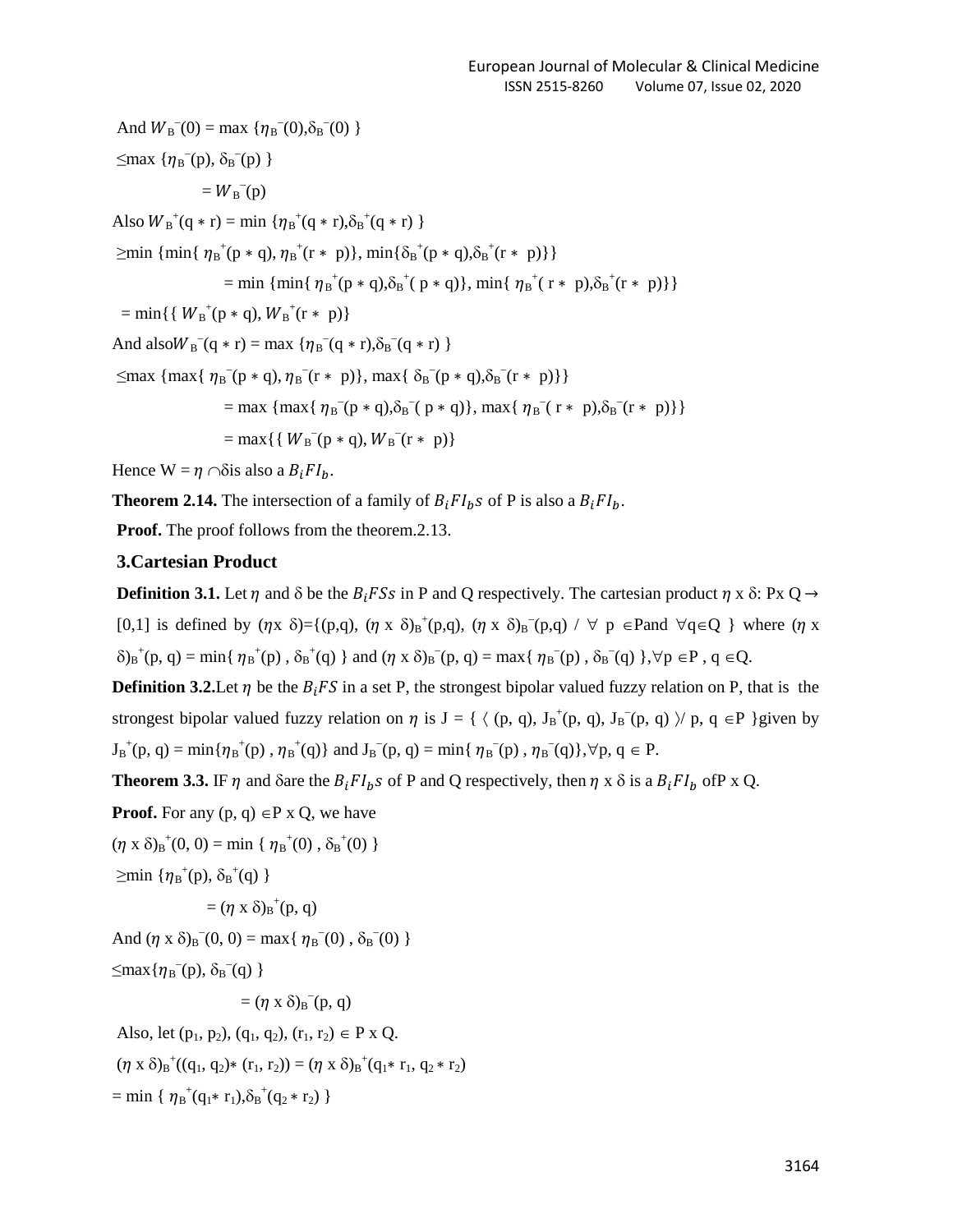$\geq$ min { min{  $\eta_B^+(p_1 * q_1), \eta_B^+(r_1 * p_1)$ }, min{  $\delta_B^+(p_2 * q_2), \delta_B^+(r_2 * p_2)$ }  $\geq$ min { min{  $\eta_B^+(p_1 * q_1), \delta_B^+(p_2 * q_2)$ },min{  $\eta_B^+(r_1 * p_1), \delta_B^+(r_2 * p_2)$ }  $= \min\{(\eta \times \delta)_{B}^{+}((p_{1} \ast q_{1}), (p_{2} \ast q_{2}))\} \{(\eta \times \delta)_{B}^{+}((r_{1} \ast p_{1}), (r_{2} \ast p_{2}))\}\}$ And

 $(\eta \times \delta)_{B}^{-}((q_{1}, q_{2}) * (r_{1}, r_{2})) = (\eta \times \delta)_{B}^{-}(q_{1} * r_{1}, q_{2} * r_{2})$ 

 $=$  max{ $\eta_B^-(q_1 * r_1), \delta_B^-(q_2 * r_2)$ }

 $\leq$ max { max{  $\eta_B^-(p_1 * q_1), \eta_B^-(r_1 * p_1)$ }, min{  $\delta_B^-(p_2 * q_2), \delta_B^-(r_2 * p_2)$ }}

 $\leq$ max { max{  $\eta_B^-(p_1 * q_1), \delta_B^-(p_2 * q_2)$ },min{  $\eta_B^-(r_1 * p_1), \delta_B^-(r_2 * p_2)$ }

$$
= max\{ (\eta \times \delta)_B^{-}((p_1 \times q_1), (p_2 \times q_2)) \} \{ (\eta \times \delta)_B^{-}((r_1 \times p_1), (r_2 \times p_2)) \} \}
$$

Therefore  $\eta$  x  $\delta$  is a  $B_i F I_h$  of P x Q.

**Theorem 3.4.** For any given  $B_i$  FS of a B-algebra P, let Jbe the strongest bipolar valued fuzzy relation on P. If  $\eta$  is a  $B_iF I_b$  of PxP, then  $J_B^+(P, P) \leq J_B^+(0, 0)$ ,  $\forall p \in P$  and  $J_B^-(P, P) \geq J_B^-(0, 0)$ ,  $\forall p \in P$ .

**Proof.** Here J is the strongest bipolar valued fuzzy relation on P x P, then

 $J_{B}^{+}(P, P) = \min \{ \eta_{B}^{+}(p), \eta_{B}^{+}(p) \}$ 

 $\leq$  min{  $\eta_{\text{B}}^{+}(0)$  ,  $\eta_{\text{B}}^{+}(0)$  }

 $= J_B^+(0, 0), \forall p \in P.$ 

$$
{\Rightarrow} J_B{}^+(P,\,P) \,{\leq}\, J_B{}^+(0,\,0), \forall\, p\, \,{\in} P
$$

In the same way,

 $J_B^{-}(P, P) = \max \{ \eta_B^{-}(p), \eta_B^{-}(p) \}$ 

 $\geq$  max{  $\eta_{\text{B}}(0), \eta_{\text{B}}(0)$ }

 $= J_B^-(0, 0), \forall p \in P.$ 

 $\Rightarrow J_B^-(P, P) \ge J_B^-(0, 0), \forall p \in P.$ 

**Theorem 3.5.** Let  $\eta$  be the  $B_i$  FS in a B-Algebra P and Jbe the strongest bipolar valued fuzzy relation on P. If  $\eta$  is a  $B_i F I_b$  of P iff J is a  $B_i F I_b$  of P x P.

**Proof.** Suppose  $\eta$  is a  $B_i F I_b$  of P.

```
Then J_B^+(0, 0) = \min \{ \eta_B^+(0), \eta_B^+(0) \}
```
 $\geq$  min {  $\eta_{B}^{+}(p)$ ,  $\eta_{B}^{+}(q)$  }

 $= J_B^+(p, q)$ ,  $\forall p, q \in P$ .

And  $J_B^-(0, 0) = \max \{ \eta_B^-(0), \eta_B^-(0) \}$ 

 $\leq$  max{ $\eta_{B}^{-}(p)$ ,  $\eta_{B}^{-}(q)$ }

 $= J_B^{-}(p, q)$ ,  $\forall p, q \in P$ .

Also for any  $(p_1, p_2)$ ,  $(q_1, q_2)$ ,  $(r_1, r_2) \in P \times P$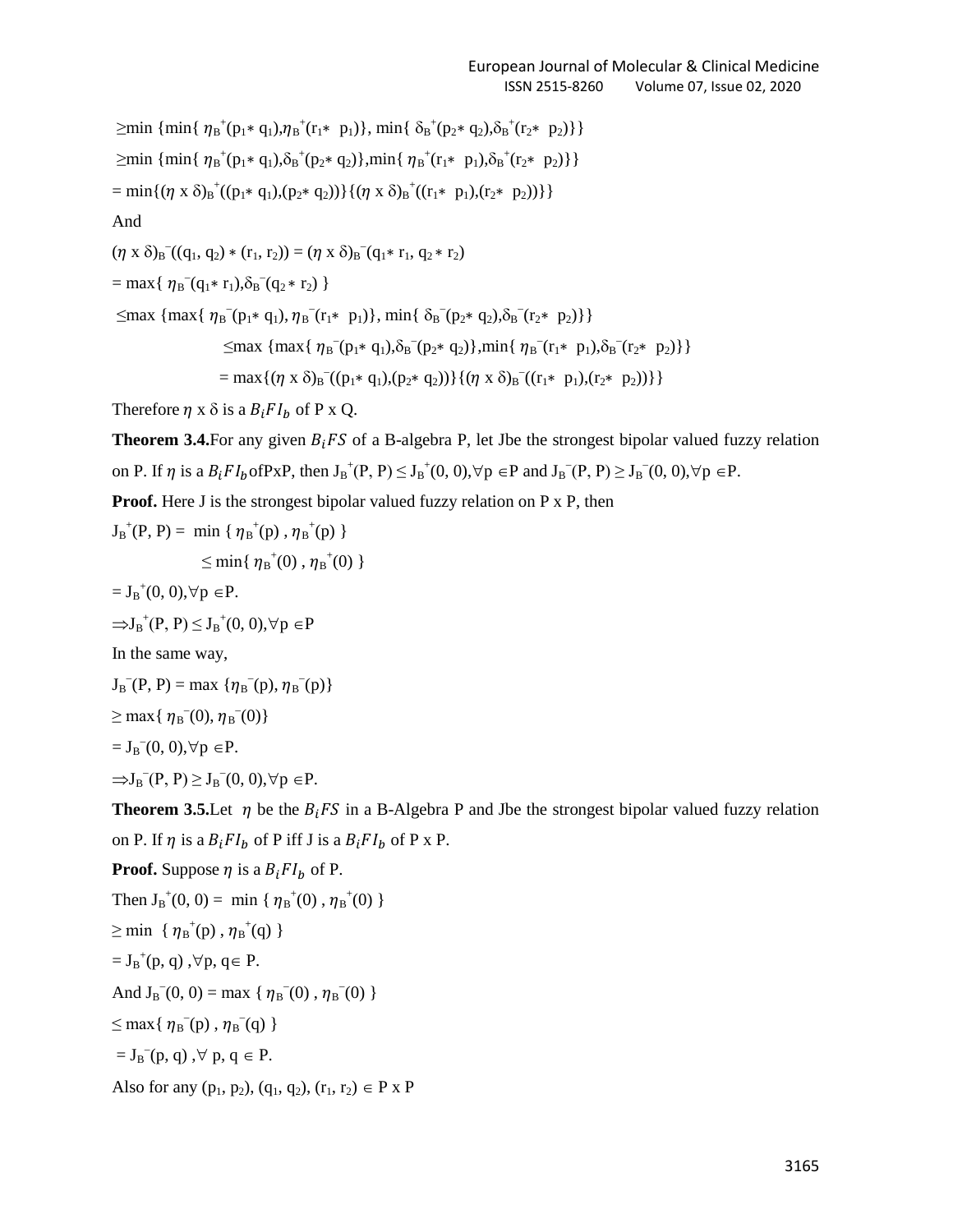$J_B^+(q_1 * r_1, q_2 * r_2) = min \{ \eta_B^+(q_1 * r_1), \eta_B^+(q_2 * r_2) \}$  $\geq$ min { min{  $\eta_{B}^{+}(p_{1} * q_{1}), \eta_{B}^{+}(r_{1} * p_{1})$ }, min{  $\eta_{B}^{+}(p_{2} * q_{2}), \eta_{B}^{+}(r_{2} * p_{2})$ }}  $\geq$ min { min{  $\eta_B^+(p_1 * q_1), \eta_B^+(p_2 * q_2)$ },min{  $\eta_B^+(r_1 * p_1), \eta_B^+(r_2 * p_2)$ }  $= \min\{(J_B^+((p_1 * q_1), (p_2 * q_2))\}\{J_B^+((r_1 * p_1), (r_2 * p_2))\}\}\$ And also  $J_B^{-}(q_1 * r_1, q_2 * r_2) = max \{ \eta_B^{-}(q_1 * r_1), \eta_B^{-}(q_2 * r_2) \}$  $\leq$ max{max{  $\eta_{B}^{-}(p_{1} \ast q_{1}), \eta_{B}^{-}(r_{1} \ast p_{1})$ }, min{  $\eta_{B}^{-}(p_{2} \ast q_{2}), \eta_{B}^{-}(r_{2} \ast p_{2})$ }}  $\leq$ max{max{ $\eta_B^-(p_1 * q_1), \eta_B^-(p_2 * q_2)$ },min{ $\eta_B^-(r_1 * p_1), \eta_B^-(r_2 * p_2)$ }}  $=$  max { $J_B$ <sup>-</sup>((p<sub>1</sub>\* q<sub>1</sub>),(p<sub>2</sub>\* q<sub>2</sub>))} { $J_B$ <sup>-</sup>((r<sub>1</sub>\* p<sub>1</sub>),(r<sub>2</sub>\* p<sub>2</sub>))}} Therefore, J is a  $B_i F I_b$  of P x P. Conversely, suppose that J is a  $B_i F I_b$  of P x P, then  $J_B^+(P, P) \leq J_B^+(0, 0)$  where  $(0,0)$  is the zero element of P x P. Which means that  $\min \{ \eta_{B}^{\dagger}(p)$ ,  $\eta_{B}^{\dagger}(q) \} \leq \min \{ \eta_{B}^{\dagger}(0)$ ,  $\eta_{B}^{\dagger}(0) \}$  $\Rightarrow \eta_B^+(p) \leq \eta_B^+(0)$ ,  $\forall p \in P$  and also  $\eta_B^-(p) \geq \eta_B^-(0)$ ,  $\forall p \in P$ . Now, let  $(p_1, p_2)$ ,  $(q_1, q_2)$ ,  $(r_1, r_2) \in P \times P$ Then, min {  $\eta_B^+(q_1 * r_1), \eta_B^+(q_2 * r_2)$  } =  $J_B^+(q_1 * r_1, q_2 * r_2)$  $\geq$ min{J<sub>B</sub><sup>+</sup>(p<sub>1</sub>, p<sub>2</sub>)\*(q<sub>1</sub>, q<sub>2</sub>)}, J<sub>B</sub><sup>+</sup>(r<sub>1</sub>, r<sub>2</sub>)\* (p<sub>1,</sub> p<sub>2</sub>)}}  $=$  min { $J_B^+((p_1 * q_1), (p_2 * q_2)), J_B^+((r_1 * p_1), (r_2 * p_2))$ } = min { min{  $\eta_{B}^{+}(p_{1} \ast q_{1}), \eta_{B}^{+}(p_{2} \ast q_{2})$ },min{  $\eta_{B}^{+}(r_{1} \ast p_{1}), \eta_{B}^{+}(r_{2} \ast p_{2})$ } In particular, if we take  $p_2=q_2=r_2=0$ , then  ${\eta_{\rm B}}^+({\rm q}_1\ast {\rm r}_1) \geq \min\{ \; {\eta_{\rm B}}^+({\rm p}_1\ast {\rm q}_1), {\eta_{\rm B}}^+({\rm p}_2\ast {\rm q}_2) \}$ Also, max  $\{\eta_{B}^{-}(q_{1} * r_{1}), \eta_{B}^{-}(q_{2} * r_{2})\} = J_{B}^{-}(q_{1} * r_{1}, q_{2} * r_{2})$  $\leq$ max $\{J_B^-(p_1, p_2)*(q_1, q_2)\}, J_B^-(r_1, r_2)*(p_1, p_2)\}\$  $=$  max { $J_B^{-}((p_1 * q_1), (p_2 * q_2)), J_B^{-}((r_1 * p_1), (r_2 * p_2))$ }  $=$  max {  $\eta_{B}^{-}(\mathbf{p}_{1} \cdot \mathbf{q}_{1}), \eta_{B}^{-}(\mathbf{p}_{2} \cdot \mathbf{q}_{2})$ },max {  $\eta_{B}^{-}(\mathbf{r}_{1} \cdot \mathbf{p}_{1}), \eta_{B}^{-}(\mathbf{r}_{2} \cdot \mathbf{p}_{2})$ } In particular, if we take  $p_2=q_2=r_2=0$ , then  $\eta_{\rm B}^{\text{}}({\rm q}_1 * {\rm r}_1) \leq \max\{\eta_{\rm B}^{\text{}}({\rm p}_1 * {\rm q}_1), \eta_{\rm B}^{\text{}}({\rm p}_2 * {\rm q}_2)\}\$ This proves  $\eta$  is a  $B_i F I_b$  of P. **Theorem 3.6.** Let  $\eta$  and  $\delta$  be the  $B_i$  FSs in a B-Algebra P such that  $\eta$  x  $\delta$  is a  $B_i$  FI<sub>b</sub> of P x P then  $\forall$  p

 $\in$ P,

(i) Either  $\eta_{B}^{+}(0) \ge \eta_{B}^{+}(p)$  or  $\delta_{B}^{+}(0) \ge \delta_{B}^{+}(p)$  and  $\eta_{B}^{-}(0) \le \eta_{B}^{-}(p)$  or  $\delta_{B}^{-}(0) \le \delta_{B}^{-}(p)$ .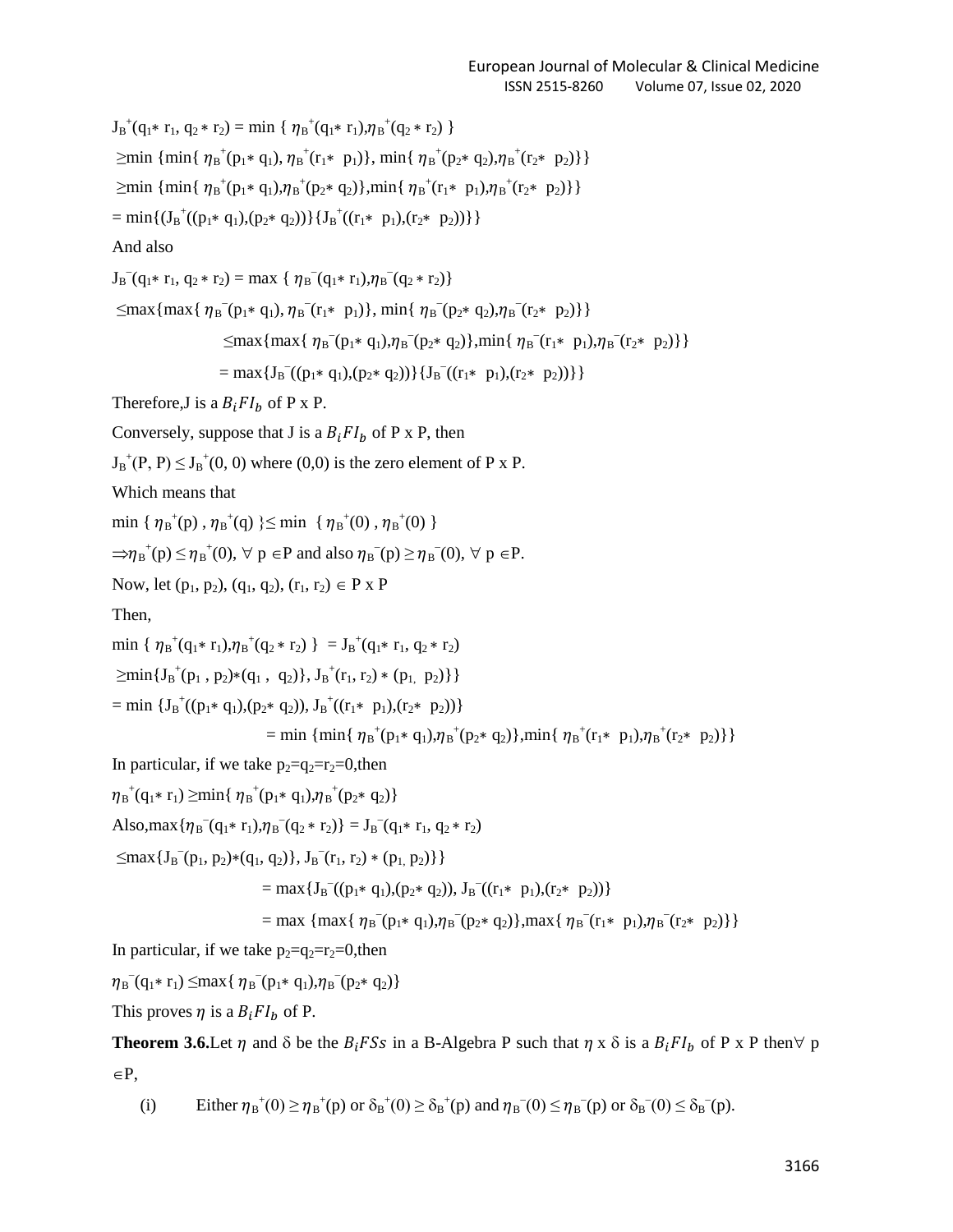- (ii) If  $\eta_B^+(0) \geq \eta_B^+(p)$  then either  $\delta_B^+(0) \geq \eta_B^+(p)$  or  $\delta_B^+(0) \geq \delta_B^+(p)$  and  $\eta_B^-(0) \leq \eta_B^-(p)$  then either  $\delta_B^-(0) \leq \eta_B^-(p)$  or  $\delta_B^-(0) \leq \delta_B^-(p)$ .
- (iii) If  $\delta_B^+(0) \ge \delta_B^+(p)$  then either  $\eta_B^+(0) \ge \eta_B^+(p)$  or  $\eta_B^+(0) \ge \delta_B^+(p)$  and  $\delta_B^-(0) \le \delta_B^-(p)$  then either  $\eta_B^-(0) \leq \eta_B^-(p)$  or  $\eta_B^-(0) \leq \delta_B^-(p)$ .

**Proof.** Let  $\eta$  x  $\delta$  is a  $B_i F I_h$  of P x P.

Therefore,

 $(\eta \times \delta)_B^{\dagger}(0, 0) \geq (\eta \times \delta)_B^{\dagger}(p, q) , \forall (p, q) \in P \times P$  $(\eta \times \delta)_{B}^{+}((q_1, q_2) * (r_1, r_2)) \geq \min \{(\eta \times \delta)_{B}^{+}((p_1, p_2) * (q_1, q_2))(\eta \times \delta)_{B}^{+}((r_1, r_2) * (p_1, p_2))\}$ And  $(\eta \times \delta)_B^-(q_1, q_2) * (r_1, r_2) \le \max \{ (\eta \times \delta)_B^-(p_1, p_2) * (q_1, q_2) (\eta \times \delta)_B^-(r_1, r_2) * (p_1, p_2) \}$ For all  $(p_1, p_2)$ ,  $(q_1, q_2)$ ,  $(r_1, r_2) \in P \times P$ 

(i) Suppose that  $\eta_B^+(0) < \eta_B^+(p)$  and  $\delta_B^+(0) < \delta_B^+(p)$  for some p,  $q \in P$ .

 $(\eta \times \delta)_{B}^{+}(p, q) = \min \{ \eta_{B}^{+}(p), \delta_{B}^{+}(q) \}$ 

 $>$ min { $\eta_B^{\dagger}(0), \delta_B^{\dagger}(0)$  }

 $= (\eta \times \delta)_B^{\dagger} (0, 0)$  which is a contradiction.

Therefore either  $\eta_{B}^+(0) \geq \eta_{B}^+(p)$  or  $\delta_{B}^+(0) \geq \delta_{B}^+(p)$ ,  $\forall p \in P$ .

And, suppose  $\eta_B(0) > \eta_B(p)$  or  $\delta_B(0) > \delta_B(p)$ .

 $(\eta \times \delta)_B^-(p, q) = \max{\{\eta_B^-(p), \delta_B^-(q)\}}$ 

 $\langle \max{\{\eta_{\rm B}^-(0),\delta_{\rm B}^-(0)}\}\rangle$ 

 $= (\eta \times \delta)_B(0, 0)$  which is a contradiction

Therefore either $\eta_{\rm B}^-(0) \leq \eta_{\rm B}^-(p)$  or  $\delta_{\rm B}^-(0) \leq \delta_{\rm B}^-(p)$ ,  $\forall p \in P$ .

(ii) Assume that there exists p,  $q \in P$  such that  $\delta_B^+(0) < \eta_B^+(p)$  or  $\delta_B^+(0) < \delta_B^+(p)$ 

Then  $(\eta \times \delta)_B^+(0, 0) = \min \{ \eta_B^+(0), \delta_B^+(0) \}$ 

$$
=\delta_{\mathrm{B}}^{~~+}(0)
$$

and hence  $(\eta \times \delta)_{B}^{+}(p, q) = \min \{ \eta_{B}^{+}(p), \delta_{B}^{+}(q) \}$ 

 $\delta_B^+(0)$ 

 $= (\eta \times \delta)_B^{\dagger} (0, 0)$  which is a contradiction.

Hence if  $\eta_B^+(0) \ge \eta_B^+(p)$  then either  $\delta_B^+(0) \ge \eta_B^+(p)$  or  $\delta_B^+(0) \ge \delta_B^+(p)$ .

Also assume that  $\delta_B(0) > \eta_B(p)$  or  $\delta_B(0) > \delta_B(p)$ 

 $(\eta \times \delta)_B^-(0, 0) = \max \{ \eta_B^-(0), \delta_B^-(0) \}$ 

 $= \delta_B(0)$ 

and hence  $(\eta \times \delta)_B^-(p, q) = \max \{ \eta_B^-(p), \delta_B^-(q) \}$ 

$$
\mathbf{>}\delta _{B}^{-}(0)
$$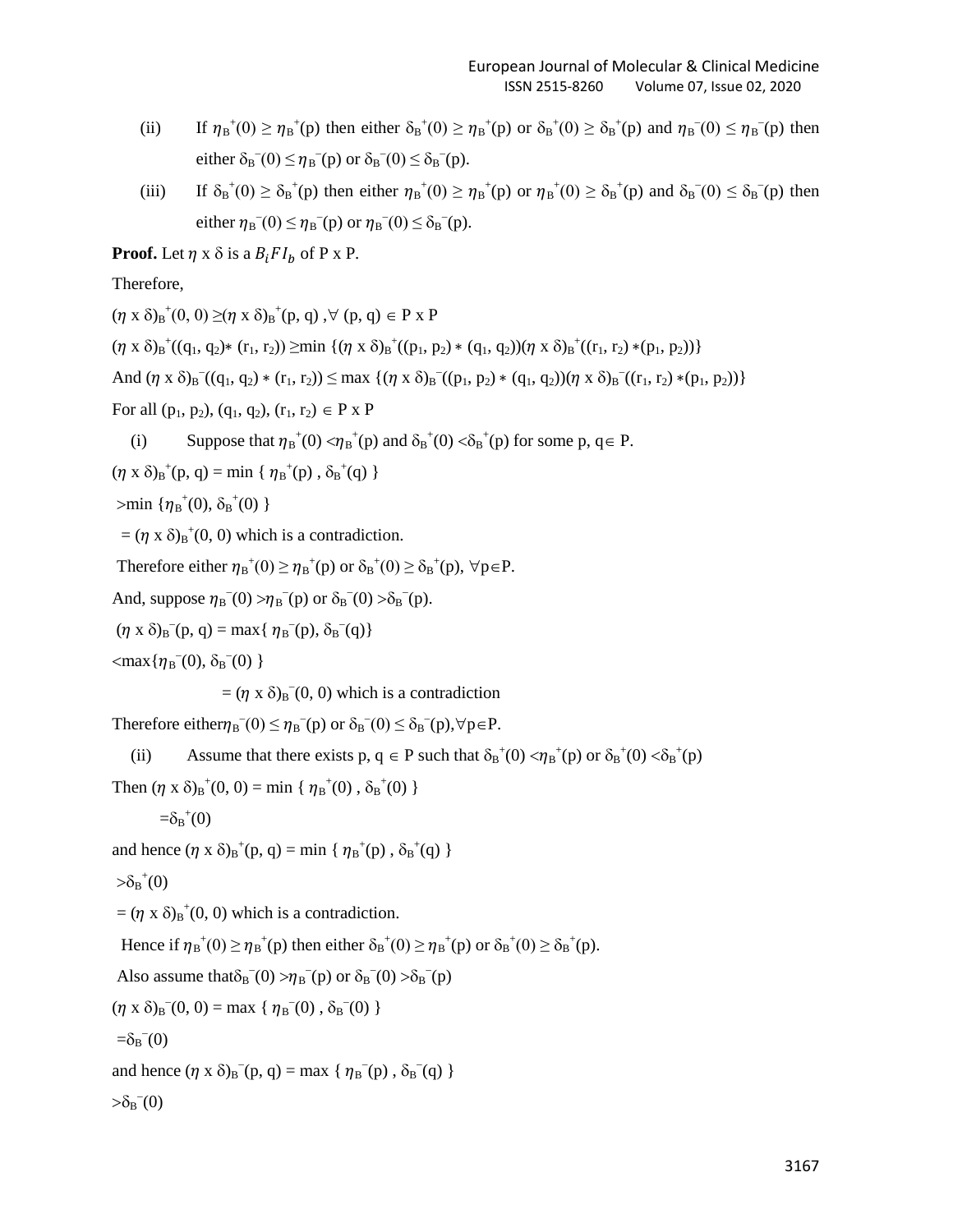$= (\eta \times \delta)_{B}^{\circ}(0, 0)$  which is a contradiction.

Hence if  $\eta_B(0) \leq \eta_B(p)$  then either  $\delta_B(0) \leq \eta_B(p)$  or  $\delta_B(0) \leq \delta_B(p)$ .

Similarly we can prove that if  $\delta_B^+(0) \ge \delta_B^+(p)$  then either  $\eta_B^+(0) \ge \eta_B^+(p)$  or  $\eta_B^+(0) \ge \delta_B^+(p)$  and  $\delta_B^-(0)$  $\leq \delta_B$ <sup>-</sup>(p) then either  $\eta_B$ <sup>-</sup>(0)  $\leq \eta_B$ <sup>-</sup>(p) or  $\eta_B$ <sup>-</sup>(0)  $\leq \delta_B$ <sup>-</sup>(p) which yields (iii).

**Theorem 3.7.** Let  $\eta$  and  $\delta$  be the  $B_i$  FSs in a B-Algebra P such that  $\eta \times \delta$  is a  $B_i$  FI<sub>b</sub> of P x P then  $\forall p$  $\in$ P. Then  $\eta$  or  $\delta$  is a  $B_i F I_b$  of P.

**Proof.** By theorem (3.6 (i)), without loss of generality we assume that  $\eta_B^+(p) \leq \eta_B^+(0)$  and  $\eta_B^-(0) \leq$  $\eta_B(\mathbf{p})$  for all  $\mathbf{p} \in \mathbf{P}$ . From the theorem (3.6 (ii)) it follows that for all  $\mathbf{p} \in \mathbf{P}$ , either  $\delta_B^+(0) \ge \eta_B^+(\mathbf{p})$  or  $\delta_B^+(0) \geq \delta_B^+(p)$  and  $\eta_B^-(0) \leq \eta_B^-(p)$  then either  $\delta_B^-(0) \leq \eta_B^-(p)$  or  $\delta_B^-(0) \leq \delta_B^-(p)$ .

If  $\delta_B^+(0) \ge \eta_B^+(p)$  for all  $p \in P$ 

Then  $(\eta x \delta)_B^+(0, p) = \min \{ \delta_B^+(0), \eta_B^+(p) \}$ 

$$
= \eta_{\mathrm{B}}^{+}(p)
$$

Let  $(p, q) \in P$  x P.Since  $\eta$  x  $\delta$  is a  $B_i F I_b$  of P,

we get  $(\eta \times \delta)_{B}^+(0, 0) \geq (\eta \times \delta)_{B}^+(p, q)$  and  $(\eta \times \delta)_{B}^-(0, 0) \leq (\eta \times \delta)_{B}^-(p, q)$ 

Let  $(p_1, p_2)$ ,  $(q_1, q_2)$ ,  $(r_1, r_2) \in P \times P$ 

Using B-ideal,

$$
(\eta \times \delta)_{B}^{+}(\mathbf{q}_{1} * \mathbf{r}_{1}, \mathbf{q}_{2} * \mathbf{r}_{2}) = \min \{ \eta_{B}^{+}(\mathbf{q}_{1} * \mathbf{r}_{1}), \delta_{B}^{+}(\mathbf{q}_{2} * \mathbf{r}_{2}) \}
$$
  
\n
$$
\geq \min \{ \min \{ \eta_{B}^{+}(\mathbf{p}_{1} * \mathbf{q}_{1}), \eta_{B}^{+}(\mathbf{r}_{1} * \mathbf{p}_{1}) \}, \min \{ \delta_{B}^{+}(\mathbf{p}_{2} * \mathbf{q}_{2}), \delta_{B}^{+}(\mathbf{r}_{2} * \mathbf{p}_{2}) \} \}
$$
  
\n
$$
\geq \min \{ \min \{ \eta_{B}^{+}(\mathbf{p}_{1} * \mathbf{q}_{1}), \delta_{B}^{+}(\mathbf{p}_{2} * \mathbf{q}_{2}) \}, \min \{ \eta_{B}^{+}(\mathbf{r}_{1} * \mathbf{p}_{1}), \delta_{B}^{+}(\mathbf{r}_{2} * \mathbf{p}_{2}) \} \}
$$
  
\n
$$
= \min \{ (\eta \times \delta)_{B}^{+}((\mathbf{p}_{1} * \mathbf{q}_{1}), (\mathbf{p}_{2} * \mathbf{q}_{2})) \} \{ (\eta \times \delta)_{B}^{+}((\mathbf{r}_{1} * \mathbf{p}_{1}), (\mathbf{r}_{2} * \mathbf{p}_{2})) \} \}
$$

In particular, if we take  $p_1=q_1=r_1=0$ , then

 $\delta_B^+(q_2 * r_2) = (\eta \times \delta)_B^+(0, q_2 * r_2)$ 

 $\geq$ min { min{  $\eta_B^+(0), \delta_B^+(p_2 * q_2)$ },min{  $\eta_B^+(0), \delta_B^+(r_2 * p_2)$ }

 $= min{\delta_B^+(p_2 * q_2)}, \delta_B^+(r_2 * p_2)\}$ 

And

 $(\eta \times \delta)_{B}^-(q_1 * r_1, q_2 * r_2) = \max \{ \eta_B^-(q_1 * r_1), \delta_B^-(q_2 * r_2) \}$ 

 $\leq$ max { max{  $\eta_B^-(p_1 * q_1), \eta_B^-(r_1 * p_1)$ }, min{  $\delta_B^-(p_2 * q_2), \delta_B^-(r_2 * p_2)$ }}

$$
\leq \max \left\{ \max \{ \eta_B^{-}(p_1 \ast q_1), \delta_B^{-}(p_2 \ast q_2) \}, \min \{ \eta_B^{-}(r_1 \ast p_1), \delta_B^{-}(r_2 \ast p_2) \} \right\}
$$

$$
= max\{ (\eta \times \delta)_B (p_1 * q_1), (p_2 * q_2)) \} \{ (\eta \times \delta)_B (r_1 * p_1), (r_2 * p_2)) \} \}
$$

In particular, if we take  $p_1=q_1=r_1=0$ , then

$$
\delta_B(q_2 * r_2) = (\eta \times \delta)_B(0, q_2 * r_2)
$$

 $\leq$ max { max{  $\eta_{B}^{-}(0), \delta_{B}^{-}(p_{2} * q_{2})$ }, max{  $\eta_{B}^{-}(0), \delta_{B}^{-}(r_{2} * p_{2})$ }